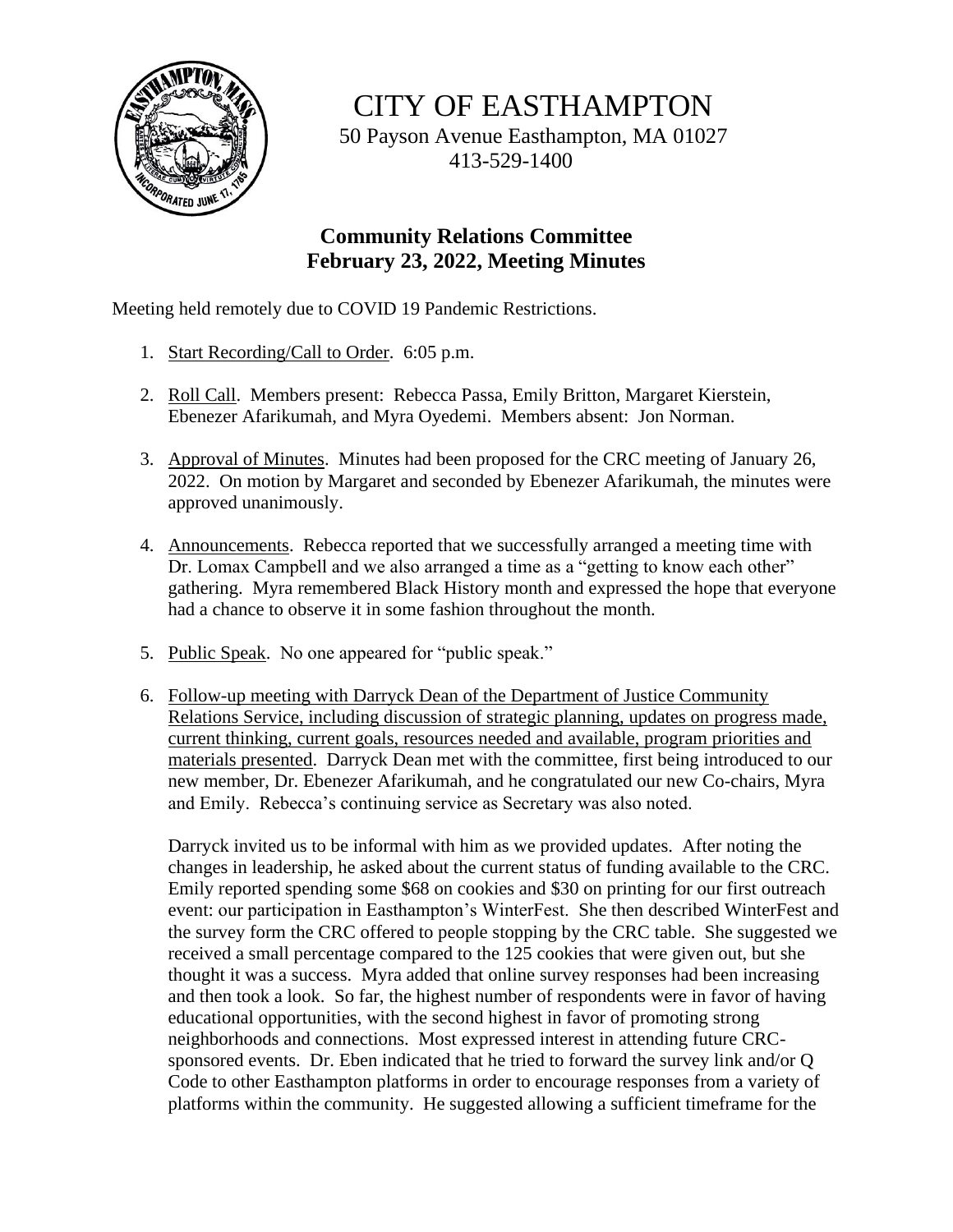survey so that community members will be able to respond and expressed concern about those who do not have Internet. Ensuing remarks suggested that we may take steps to improve the survey in the future, along with suggestions regarding strategic locations where we could consider for placing paper copies.

Darryck then asked whether we had a program we're planning (a dialogue, program or event). Myra reported on our near-term project, aided by survey results, being a "gathering of neighbors". A timeline will need to be created for these. Additional shortterm goals mentioned were developing liaisons in the community and creating subcommittees to support these efforts. Margaret mentioned the Undoing Racism effort and CRC support for that effort, which Myra saw as in line with our mid-term goal of having an educational event.

Emily mentioned the Easthampton Healthy Youth Coalition, and the Easthampton Film Festival as organizations with whom the CRC could develop a liaison. Darryck offered ideas lending to youth inclusion: sponsoring youth to participate in, for example, Undoing Racism and offering them a camera in order to create a small mini-film, perhaps about inclusion or a welcoming Easthampton from their perspective.

Darryck complimented us for our reports, gave positive feedback and a virtual high-five. He indicated that he would be sending information to us regarding the "Massachusetts Human Rights Coalition," which is a consortium or coalition of the Human Rights Commissions in the state. They meet monthly and discuss issues that come up. He recommended them as a resource in case we would like to be in touch with who's out there doing this work in the state.

We were also reminded of the draft Plan of Action that Darryck proposed to us following our training with him. Darryck took a few minutes to provide an overview to our newest member of what we did. If the CRC agrees to sign off on it, Darryck thought that would be great. This is something the CRC can decide as we deliberate further.

Finally, in perhaps another 90 days Darryck will ask about checking in again.

## 7. Reports and follow-up from CRC subcommittees and/or other CRC members, as follows:

A. Winterfest. Follow-up re: CRC participation, survey and survey results. Emily expressed interest in responding to Anne of the Easthampton Healthy Youth Coalition, whom she met at the CRC event. Rebecca suggested that approaches to this outreach could be considered by subcommittee which, by nature, includes a greater flexibility with regard to meeting.

Also regarding Winterfest, Myra reported on the web page the CRC has with the City. More specifically, the WinterFest survey has been posted to the website in lieu of a previous questionnaire that had been on the CRC page.

B. Subcommittee list (this was item E on the agenda). The subcommittees proposed were:

Forum – develop and execute community events and educationals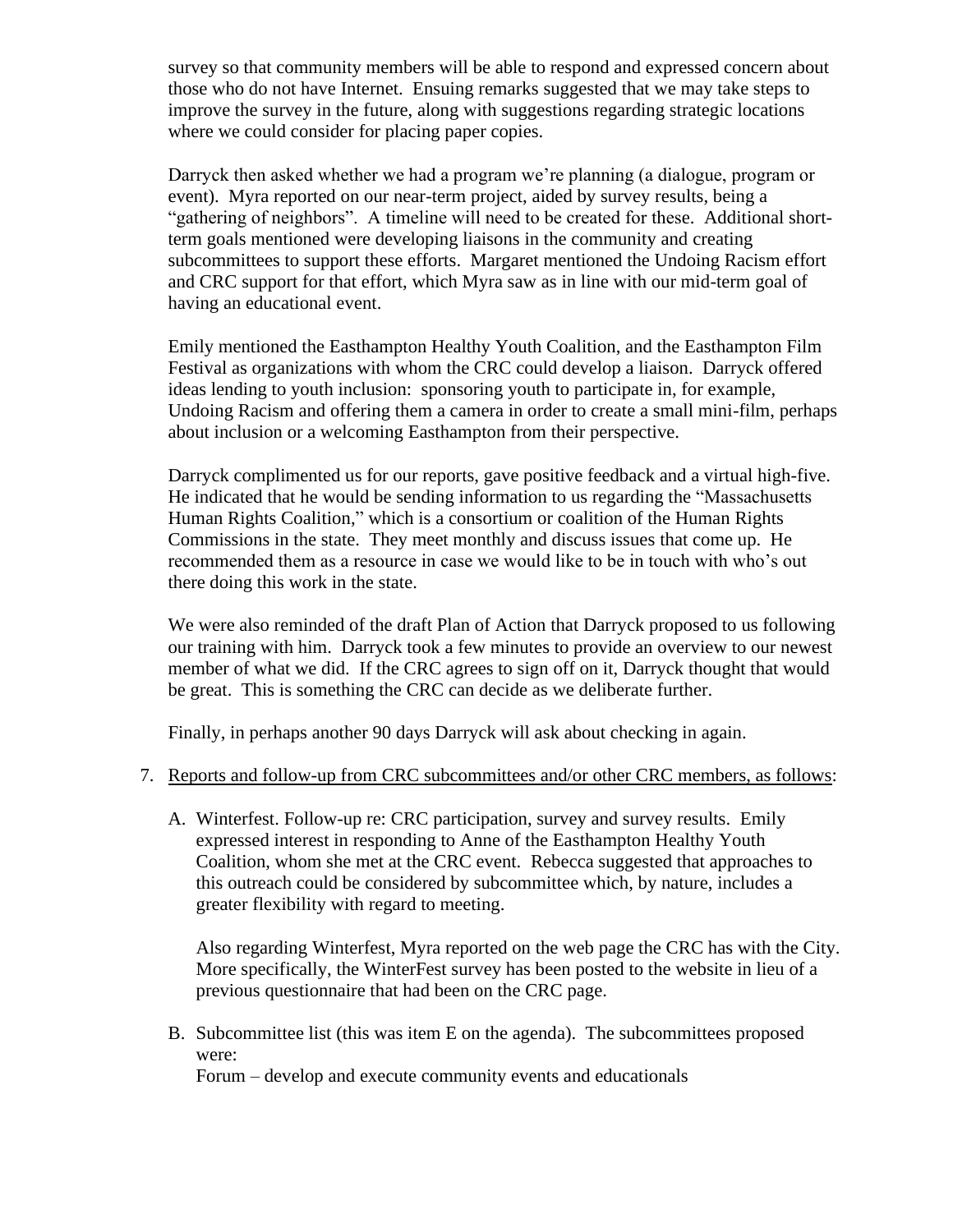Outreach – create liaisons to existing committees, organizations, and community (building community network and trust)

ByLaws – create a living document in relation to policy, procedures and practice

Onboarding – ongoing welcome of new members, orient them to strategic planning, ByLaws, current and historical CRC events.

Finance and Budget – project an annual budget as well as budget for specific events, track and document spending

Digital Communication – create digital content (and maybe even paper content) and liaise with content distributors, or applicable city personnel for purposes of informing and publicizing ongoing CRC initiatives, platforms, etc.

Rebecca shared the CRC Subcommittee Interest Form that is on the CRC Google account, although members' responses were not showing.

Committee members advised us of their interests as follows: Eben Afarikumah: Digital Communication and Outreach Margaret Kierstein: Forum, ByLaws and – if no one else will do it – Finance and Budget Emily Britton: Outreach, Digital Communications Myra Oyedemi: Forum, Outreach, and Onboarding Rebecca Passa: ByLaws, Digital Communication, and Forum

Rebecca mentioned, for the Onboarding subcommittee, a notebook that new members can get from Lindsi at the Mayor's Office. Myra offered to meet with Eben, at least to get him up to date.

- C. Forum Subcommittee (was B). There was no update other than the planning session scheduled for Friday with Dr. Lomax Campbell and hear some of his proposals, thoughts and vision. Emily mentioned that she loved Darryck Dean's suggestion re: CRC sponsorship of people to go to the next Undoing Racism workshop. Margaret indicated her interest in asking whether the People's Institute collects data or whether there would be a way to discover what the attendees from the City of Easthampton felt about the training. Emily also wondered about the follow-up Dr. Campbell expressed interest in organizing and whether it would include a chance to share what those attendees thought about it. Myra suggested CRC members send questions to Rebecca for forwarding to Dr. Campbell in advance of our meeting.
- D. "Getting to Know You" session for CRC members (was C). Sunday, March 6th at 4:00 p.m. Myra noted that Rebecca had sent out an article about getting to know people more authentically. Margaret suggested sharing credentials – where we work, what we do, etc. Some discussion ensued regarding ways to share information about ourselves, including whether some improv would be interesting and helpful.
- E. Statement re: Native American Heritage Month. Report from Myra with regard to the proposed letter or letters (was D). Myra effectively asked for an extension of time, as